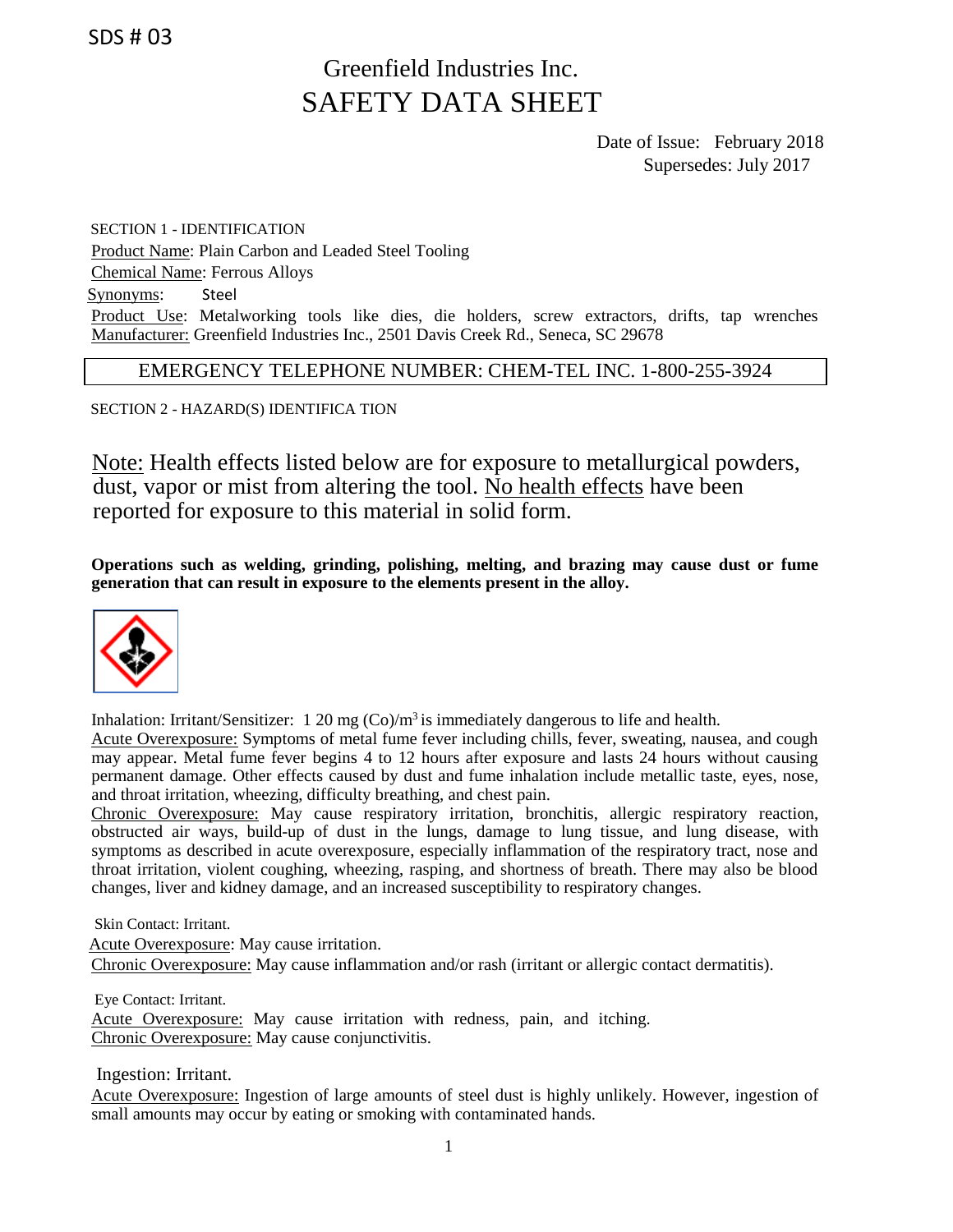Chronic Overexposure: May produce the same symptoms as for acute overexposure. May also adversely affect the pancreas, thyroid gland, heart, or bone marrow.

Inhalation or ingestion of lead particles may result in lead-induced systemic toxicity. Symptoms of lead poisoning include abdominal cramps, anemia, muscle weakness and headache. Prolonged exposure can cause behavioral changes, kidney damage, CNS damage and reproductive effects.

|                                           | Number        | Weiaht | PEL TWA             | <b>ACGIH</b><br>TLV TWA  | $0 - 4$ |      |            |  |  |
|-------------------------------------------|---------------|--------|---------------------|--------------------------|---------|------|------------|--|--|
|                                           |               |        | (ma/m <sup>-)</sup> | (mg/m)                   | Health  | Fire | Reactivity |  |  |
| Iron (Fe)                                 | 7439-89-6     | 97-99  | 10                  | 5 (As Iron               |         | 3    |            |  |  |
| 3 COMPOSITION/INFORMA TION ON INGREDIENTS |               |        |                     |                          |         |      |            |  |  |
| Material                                  | <b>CAS</b>    | $%$ by | <b>OSHA</b>         | NFPA HAZARD RATING SCALE |         |      |            |  |  |
|                                           | Number        | Weight | PEL MA              |                          |         |      |            |  |  |
|                                           |               |        |                     |                          |         |      |            |  |  |
| Manganese (Mn)                            | 7439-96-55    | $\leq$ | 0.2                 |                          |         |      |            |  |  |
| Lead $(Pb)$                               | 7439-92-10.05 | $<$ 1  | 0.05                |                          |         |      |            |  |  |
| Tungsten $(W)$                            | 7440-33-7     | $<$ 1  |                     | 15                       | 5       |      | 3          |  |  |
| Molybdenum (MO)                           | 7439-98-715   | $<$ 1  |                     | 10                       |         |      |            |  |  |
| $*Chromium (Cr)$                          | 7440-47-31    | $<$ 1  | 0.5                 | 2                        | 1       |      |            |  |  |
| Vanadium (V)                              | 7440-62-25    | $<$ 1  | 5                   | $\overline{c}$           |         |      |            |  |  |
| *Cobalt (Co)                              | 7440-48-40.1  | $<$ 1  | 0.02                | $\overline{c}$           | 3       |      |            |  |  |

\*Identifies substances that are subject to the requirements of Section 313 of Title Ill of Superfund Amendments and Reauthorization Act of 1986 and 40 CFR Part 372.

\*\*This substance is regulated by OSHA as a Particulate Not Otherwise Regulated (PNOR). The exposure limit listed for OSHA refers to total dust; the OSHA PEL for the respirable fraction is 5 mg/m

## SECTION 4 - FIRST AID MEASURES

Inhalation: If symptoms of pulmonary involvement develop (coughing, wheezing, shortness of breath), remove from exposure area to fresh air immediately. If breathing has stopped, perform artificial respiration. Keep affected person warm and at rest. Get medical attention immediately. Skin Contact: If irritation or rash occurs, remove contaminated clothing and shoes immediately. Wash affected area with soap or mild detergent and large amounts of water until no evidence of material remains (approximately 15-20 minutes). Get medical attention.

Eye Contact: If irritation occurs, wash eyes immediately with large amounts of water, occasionally lifting upper and lower lids, until no evidence of material remains (approximately 15-20 minutes). Get medical attention immediately.

Ingestion: If this material has been swallowed and person is conscious, immediately give person large amounts of water. Do not attempt to make an unconscious person drink or vomit. Get medical attention immediately. Induce vomiting only if specifically instructed by a physician.

## SECTION 5 - FIRE FIGHTING MEASURES

Fire and Explosion Hazards: Fine metal particles produced when ground, sawed, etc. can burn. High concentrations of these particles in the air may present an explosion hazard.

Flash Point: None reported.

Extinguishing Media: In solid, finished form, it will not burn. Apply water to cool.

Special Firefighting Procedures: Do not release runoff from fire control methods to swales or waterways. Because fire may produce toxic thermal decomposition products, wear a self-contained breathing apparatus (SCBA) with a full face piece operated in pressure-demand or positive-pressure mode.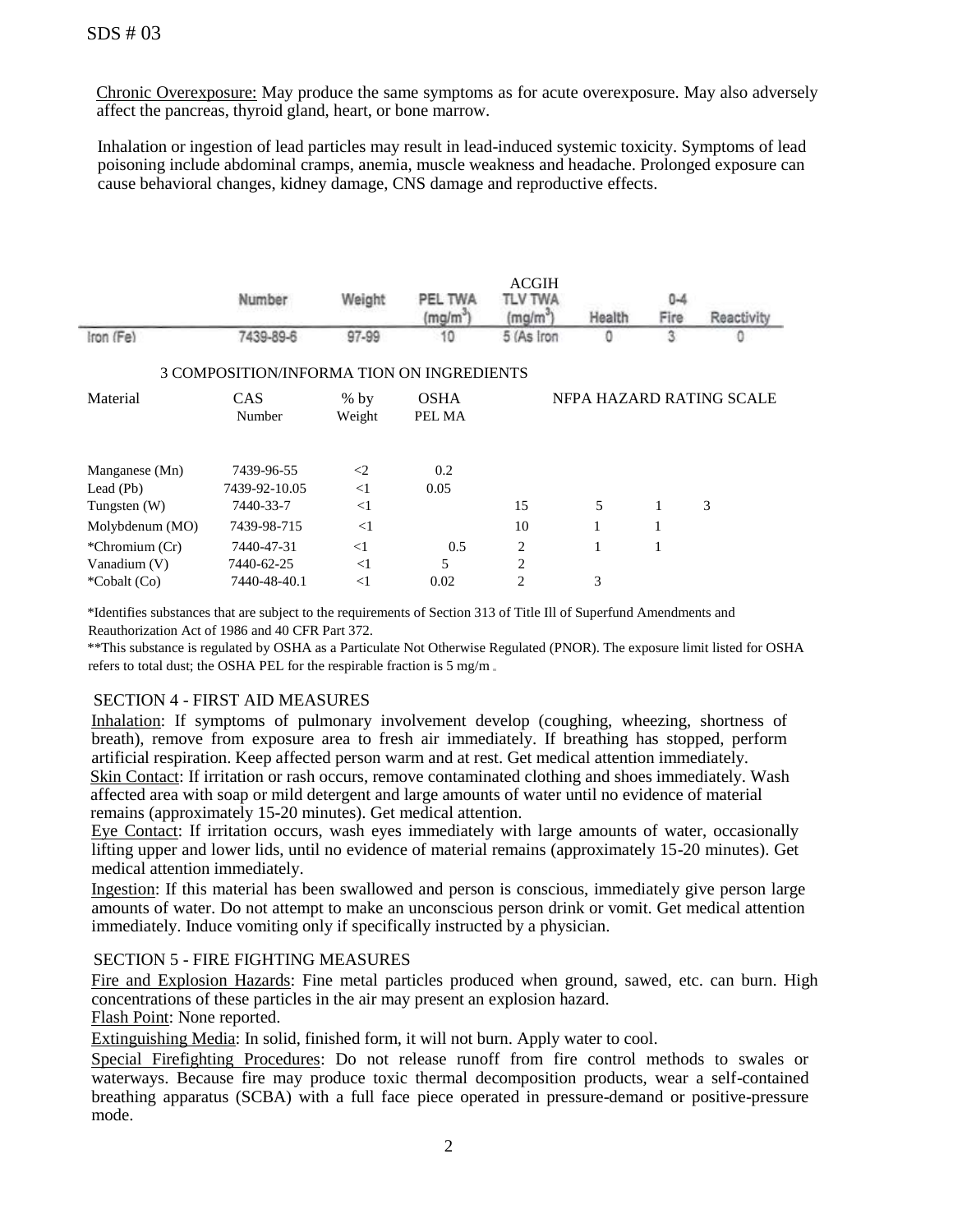# SECTION 6 - ACCIDENTAL RELEASE MEASURES

Steps to be Taken if Material is Released or Spilled: Sweep up with minimum amount of dust generation and place in suitable clean, dry containers for later disposal or reclamation. Residue should be cleaned up using a high efficiency particulate filter (HEPA) vacuum or wet clean up. Use appropriate personal protective equipment including respiratory protection.

#### SECTION 7 - HANDLING AND STORAGE

Handling Precautions: Operations such as welding, dust generation, or fume generation can result in hazardous exposure to the elements present in the alloy if necessary precautions aren't taken. Protect against dust and fume inhalation and skin or eye contact. Use only with local exhaust ventilation. If the steel is contaminated with oil or other compounds, take precautions to prevent additional exposure to the contaminants when handling, welding, cutting, and/or heating or melting.

Storage Requirements: Store in a manner that prevents accidental environmental contamination from traces of industrial lubricants or wetting oils.

Other Precautions: Wash hands thoroughly after handling, before eating or smoking. Do not shake clothing, rags or other items to remove dust. Dust should be removed by washing or vacuuming. Periodic examinations are recommended for individuals regularly exposed to dust or mist.

## SECTION - 8 EXPOSURE CONTROLS/PERSONAL PROTECTION

Ventilation: Provide local exhaust ventilation or general dilution to maintain exposure levels below the PEL and TLV.

Respiratory Protection:

 $0.05$  mg  $(Co)/m<sup>3</sup>$  - Single-use approved dust and mist respirator.

 $0.5$  mg  $(Co)/m<sup>3</sup>$  - Dust mask, except single-use respirator.

1 mg (Co)/m<sup>3</sup> - Dust mask, except single-use and quarter-mask respirator. Fume or high efficiency particulate respirator.

5 mg (Co)/m<sup>3</sup> - High efficiency particulate respirator with a full face piece. Supplied-air respirator with a full face piece, helmet or hood. Self-contained breathing apparatus with a full face piece.

20 mg  $(\overline{Co})/m^3$  - Powered air-purifying respirator with a high efficiency filter with a full face piece. Type "C" supplied-air respirator with a full face piece operated in pressure-demand or other positive-pressure mode.

Firefighting: Self-contained breathing apparatus with a full face piece operated in pressure-demand or other positive-pressure mode.

Clothing: Employee must wear appropriate protective clothing and equipment to prevent repeated or prolonged skin contact with this substance. Soiled clothing should be laundered separately.

Gloves: Employee must wear appropriate protective gloves or barrier creams to prevent contact with this substance.

Eye Protection: Safety glasses with side shields or goggles are recommended. Where there is any possibility that an employee's eyes may be exposed to this substance, the employer should provide an eye wash fountain within the immediate work area for emergency use. Contact lenses should not be worn when handling these materials.

#### SECTION 9 - PHYSICAL AND CHEMICAL PROPERTIES

| Appearance (physical state, color, etc.) | Solid       |
|------------------------------------------|-------------|
| Odor                                     | Odorless    |
| Odor threshold                           | <b>NA</b>   |
| pН                                       | ΝA          |
| Melting point/Freezing point             | 2,500 deg F |
| Initial boiling point/boiling range      | 5,000 deg F |
| Solubility in H2O                        | Insoluable  |
|                                          |             |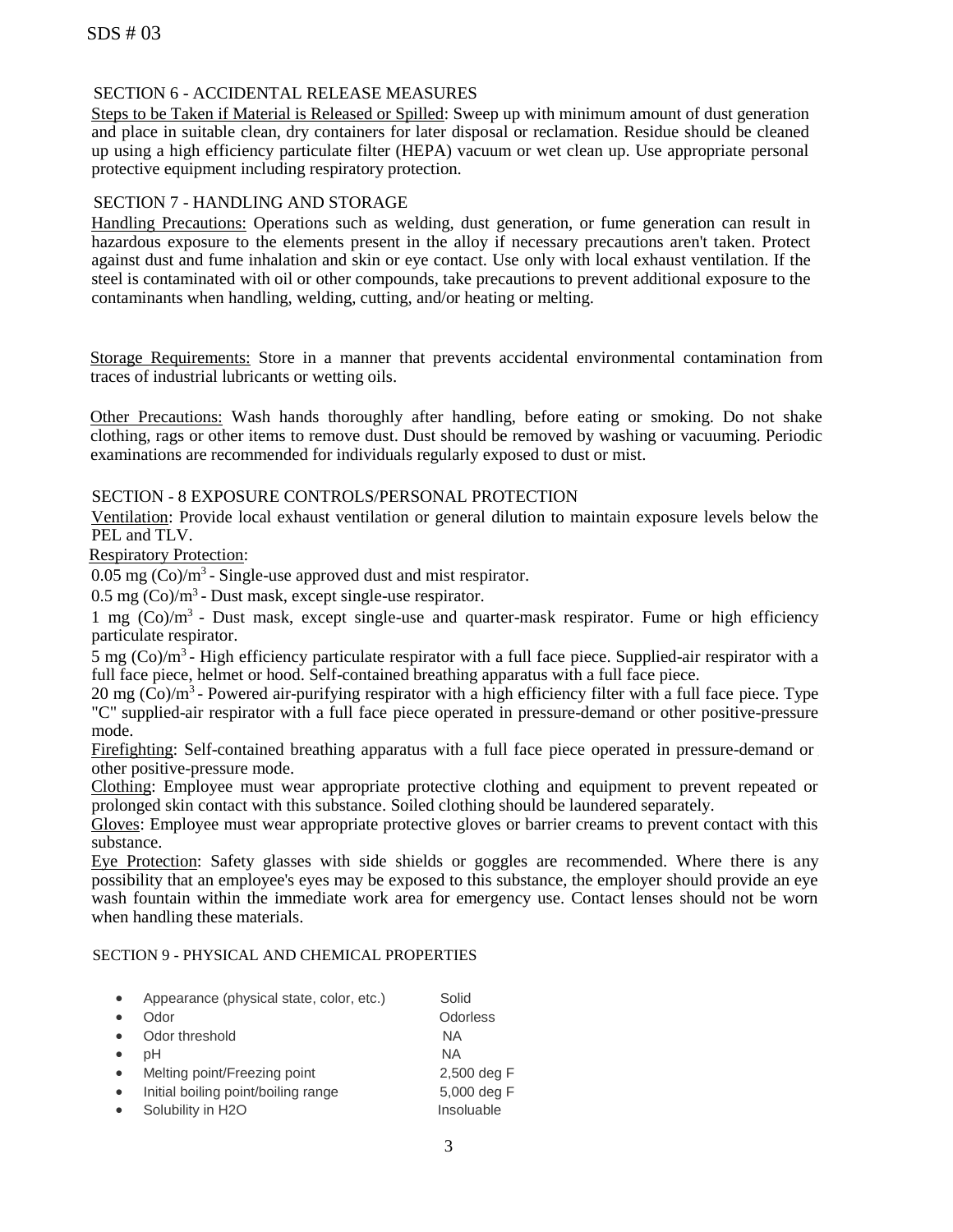| - 0 | <b>Specific Gravity</b> |
|-----|-------------------------|
|     |                         |

 $(1-120=8.2$ 

SECTION 10 - STABILITYAND REACTIVITY

Stability: Stable under normal temperatures and pressure.

Decomposition: Thermal oxidative decomposition of steel can produce metallic and carbon oxides. Incompatibilities:

Iron:

Fluorine or phosphorus: May become incandescent when heated.

Chlorine Trifluoride: May cause incandescent reaction.

Hydrogen Peroxide: Violently decomposes on contact.

Tungsten:

Air + Wide Range of Oxidants: Ignites upon heating.

Alkali, Alkaline- Each Metals with Halocarbons: Results in heat or impact-sensitive explosions.

Bromine Trifluoride: Reacts vigorously.

Molybdenum:

Bromine Pentafluoride: Incandescent at ambient or slightly elevated temperatures.

Bromine Trifluoride, Chlorine Trifluoride, Lead Dioxide, Nitryl Fluoride, or Iodine Pentafluoride: Incandescent reaction when heated.

Fluorine: Incandescent reaction at  $400^{\circ}F(205^{\circ}C)$ .

Sodium Peroxide: Explosive reaction at  $464^{\circ}$  F (240 $^{\circ}$ C).

Potassium Perchlorate: Ignites at  $626^{\circ}F(330^{\circ}C)$ .

Chromium:

Ammonium Nitrate: May produce violent or explosive reaction.

Carbon Dioxide: Chromium dust may become ignitable and explosive.

Bromine Pentafluoride: May cause violent reaction.

Nitrogen Oxide or Sulfur Dioxide: May produce vigorous reaction with incandescence. Vanadium:

Oxidants, Nitryl Fluoride, Lithium, Chlorine, Bromine Trifluoride: Violent reaction.

Cobalt:

Ammonium Nitrate + Metals or Bromine Pentafluoride: Reacts violently and sometimes explosively. Hydrazinium Nitrate: Decomposes explosively upon rapid heating. Nitryl Fluoride, Acetylene: Reacts incandescently.

SECTION - 11 TOXICOLOGICAL INFORMA TION

The following elements are only residuals and not added as alloys in these products but could be present in small amounts.

Molybdenum: Molybdenum is an eye and mucous membrane irritant. Individuals with a history of kidney, chronic respiratory or liver disease may be at increased risk from exposure.

Rat Intraperitoneal LDLo: 114 mg/kg. Rabbit Intratracheal LDLo: 70 mg/kg

Chromium: Carcinogenic status: There is evidence of increased incidence of lung cancer among chromium alloy workers. However, according to the International Agency for Research on Cancer (IARC), the chromium compounds responsible cannot be specified.

Cobalt: Carcinogenic status: IARC lists Cobalt and Cobalt compounds as Category 2B carcinogens (Possibly Carcinogenic to Humans). Cobalt fumes or dust may cause pulmonary, skin, or eye irritation. Cobalt may be a sensitizing agent for skin and respiratory system. Chronic exposure may affect the heart, pancreas, thyroid gland, or bone marrow.